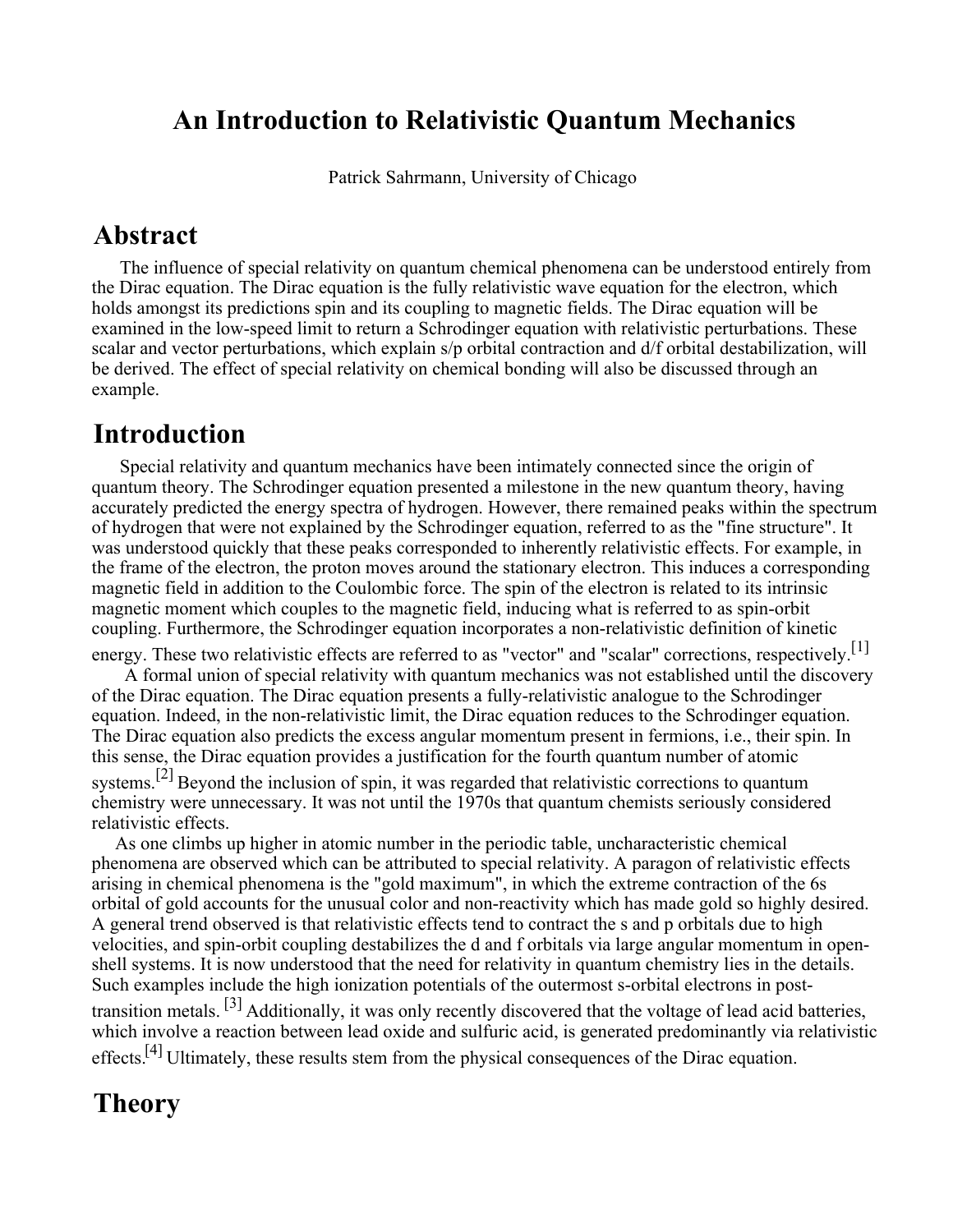### **Relativistic Quantum Mechanics**

The Schrodinger equation can be inferred from the ansatz that the wavelength and frequency of the wavefuction associated with a particle is proportional to the particle's momentum and energy, respectively. Under these assumptions, momentum and energy take the following operator definitions:

$$
p = -1hV
$$

$$
E = i\hbar \frac{\partial}{\partial t}
$$

Therefore, given the non-relativistic energy-momentum relation:

$$
E = \frac{p^2}{2m} + V(x)
$$

This implies the Schrodinger equation:

$$
i\hbar \frac{\partial \Psi}{\partial t} = \frac{-\hbar^2}{2m} \nabla^2 \Psi + V(x)\Psi
$$

Clearly, the Schrodinger equation is non-relativistic, as the relativistic energy-momentum relation states:

$$
E^2 = m^2c^4 + p^2c^2
$$

Where *c* is the speed of light. Therefore, substituting the corresponding operator definitions:

$$
-\hbar^2 \frac{\partial^2 \Psi}{\partial t^2} = -\hbar^2 c^2 \nabla^2 \Psi + m^2 c^4 \Psi
$$

Rearranging produces the Klein-Gordon equation:

$$
-\frac{1}{c^2}\frac{\partial^2\Psi}{\partial t^2} + \nabla^2\Psi = \frac{m^2c^2}{\hbar^2}\Psi
$$

The Klein-Gordon equation possesses equal order derivatives in space and time ,and clearly demonstrates Lorentz covariance when written as:

$$
-\partial \psi \Psi = \frac{m^2 c^2}{\hbar^2} \Psi
$$

where the 'four-gradient' is defined as:

$$
\partial_{\mu} = \left(\frac{1}{c} \partial_{t} \partial_{x} \partial_{y} \partial_{z}\right)
$$

and the Minkowski metric is defined as:

$$
\eta^{\mu\nu} = \begin{bmatrix} 1 & 0 & 0 & 0 \\ 0 & -1 & 0 & 0 \\ 0 & 0 & -1 & 0 \\ 0 & 0 & 0 & -1 \end{bmatrix}
$$

While the Klein-Gordon equation at first glance satisfies the necessary prerequisites for a relativistic quantum theory, there is a crucial breakdown when applying the Born interpretation. Note that the probability density in non-relativistic quantum mechanics is given by:

$$
\rho=\psi\quad\psi
$$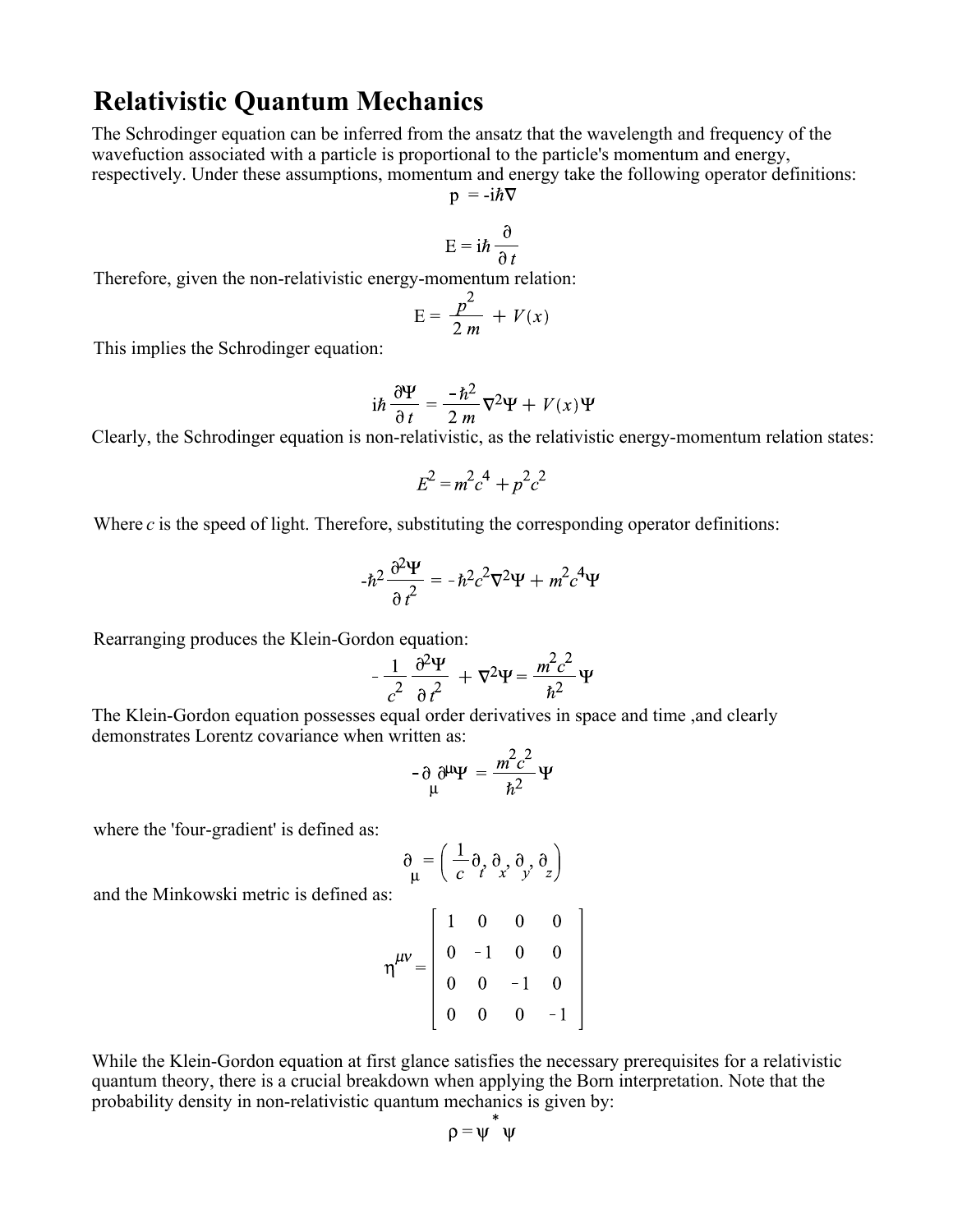and as a result, is always positive definite. A necessary requirement is that the relativistic quantum theory must also satisfy this condition, i.e., that there are no negative probabilities. The associated Klein-Gordon density is:

$$
\rho = i \left( \psi^* \frac{\partial \Psi}{\partial t} - \psi \frac{\partial \Psi^*}{\partial t} \right)
$$

Note that since the Klein-Gordon equation is a second-order PDE, the first time derivative must be specified. This implies solutions to the Klein-Gordon equation in which there are negative probability densities. For this reason, physicists scrapped the Klein-Gordon equation as a suitable relativistic quantum theory, and sought alternatives. It is now understood that the Klein-Gordon equation, as well as all relativistic wave equations, do not describe the equations of motion of matter waves, but of the corresponding quantum fields from which the particles emerge. The conserved density is no longer associated with probability, but of conservation of charge. This reinterpretation would not have been possible without the physical insight provided by the Dirac equation.

### **The Dirac Equation**

The derivation of the Dirac equation begins with the following ansatz: suppose that the d'Alembertian operator can be written as the following

$$
-\frac{1}{c^2} \frac{\partial^2 \Psi}{\partial t^2} + \nabla^2 \Psi = \left(A\partial_x + B\partial_y + C\partial_z + \frac{i}{c} D\partial_t\right) \left(A\partial_x + B\partial_y + C\partial_z + \frac{i}{c} D\partial_t\right) \Psi
$$

To make the space and time components more symmetric, introduce a new set of objects:

$$
\gamma_{\mu} = (D, -iA, -iB, -iC)
$$

Then:

$$
-\frac{1}{c^2} \frac{\partial^2 \Psi}{\partial t^2} + \nabla^2 \Psi = \left(i \gamma^\mu \partial_\mu\right) \left(i \gamma^\mu \partial_\mu\right) \Psi
$$

In order to avoid cross-terms, the collection of gammas must obey the following algebraic properties:

$$
\left\{\gamma^{\mu},\gamma^{\nu}\right\}=0\qquad\left\{\gamma^{\mu},\gamma^{\mu}\right\}=2
$$

Or, in summary:

$$
\left\{\gamma^{\mu},\gamma^{\nu}\right\}=2\;\eta^{\mu\nu}
$$

It is clear that only matrices, not ordinary numbers, will satisfy the given algebra. Prior to the development of relativistic quantum mechanics, it was well-known that the wavefunction possessed a 'spin' degree of freedom in addition to its spatial components. The spin observables  $S_x$ ,  $S_y$ , and  $S_z$  are

often expressed in terms of the Pauli matrices:

$$
S_i = \frac{\hbar}{2} \sigma_i
$$

The Pauli matrices exhibit the following anticommutation and commutation relations:

 $\epsilon$ 

$$
\left\{\sigma_i, \sigma_j\right\} = 2\delta_{ij} \quad \left[\sigma_i, \sigma_j\right] = 2i\varepsilon_{ijk}\sigma_k
$$

This suggests three of the gamma matrices may be expressed in terms of the Pauli matrices. However, the gamma matrices commute, whereas the Pauli matrices do not. In an attempt to seek vanishing commutation relations, let the gamma matrices be 4x4 matrices, where:

$$
\mathbf{y}^i = \left[ \begin{array}{ccc} 0 & \sigma^i \\ -\sigma^i & 0 \end{array} \right]
$$

Then evaluating the anticommutation relation: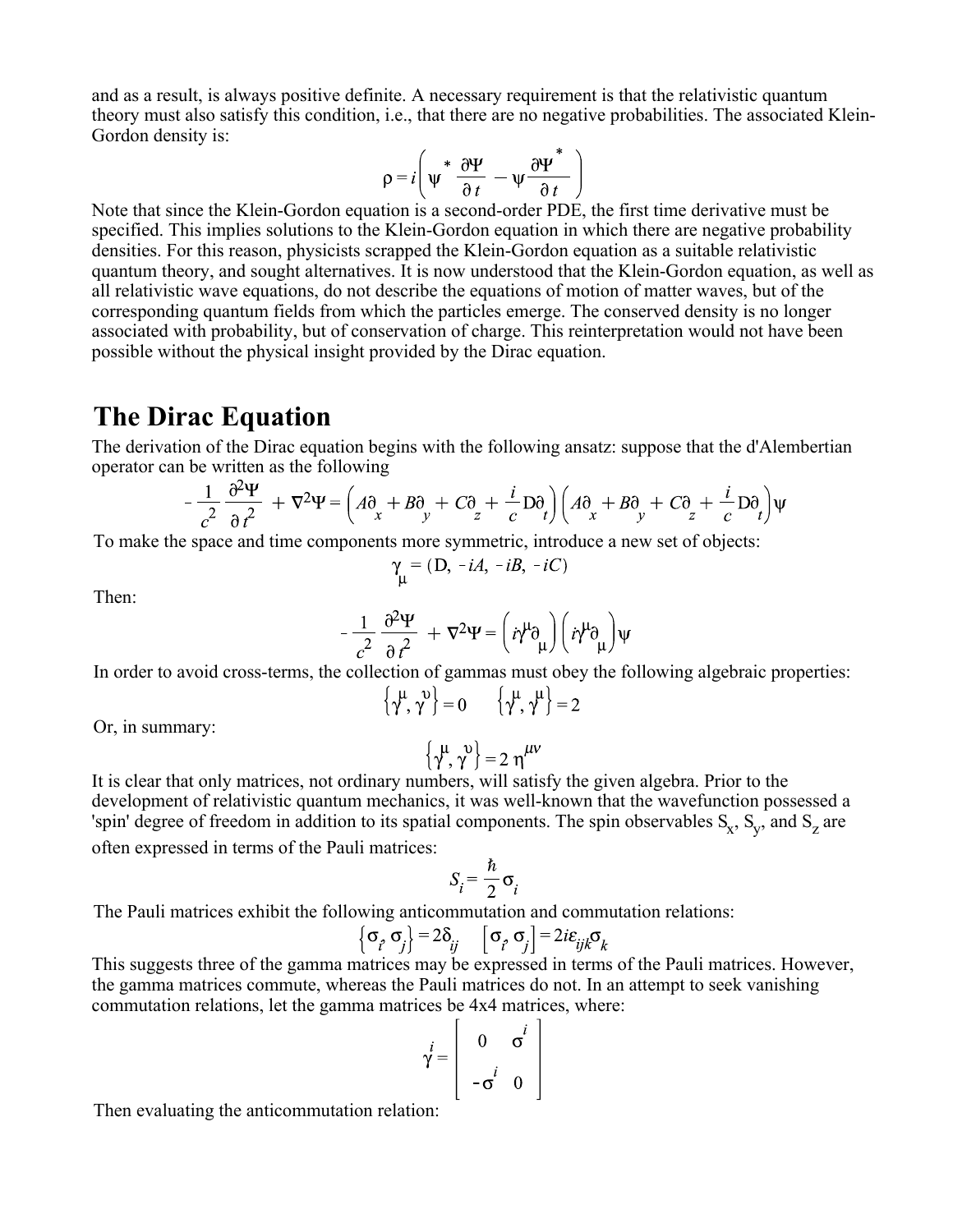$$
\left\{\dot{\gamma}, \dot{\gamma}\right\} = \begin{bmatrix} 0 & \sigma^i \\ -\sigma^i & 0 \end{bmatrix} \begin{bmatrix} 0 & \sigma^j \\ -\sigma^j & 0 \end{bmatrix} + \begin{bmatrix} 0 & \sigma^j \\ -\sigma^j & 0 \end{bmatrix} \begin{bmatrix} 0 & \sigma^i \\ -\sigma^j & 0 \end{bmatrix}
$$

$$
\left\{\dot{\gamma}, \dot{\gamma}\right\} = \begin{bmatrix} -\dot{\sigma}^i \dot{\sigma}^j & 0 \\ 0 & -\dot{\sigma}^i \dot{\sigma}^j \end{bmatrix} + \begin{bmatrix} -\dot{\sigma}^j \dot{\sigma}^i & 0 \\ 0 & -\dot{\sigma}^j \dot{\sigma}^i \end{bmatrix}
$$

$$
\left\{\dot{\gamma}, \dot{\gamma}\right\} = \begin{bmatrix} -\left\{\dot{\sigma}, \sigma^i\right\} & 0 \\ 0 & -\left\{\dot{\sigma}, \sigma^j\right\} \end{bmatrix} = 2 \eta^{ij}
$$

Thus, upon introducing 4x4 matrices, the commutation relations have been satisfied for three out of the four gamma matrices. All that remains is to find the  $\gamma^0$  matrix. Employing a general definition in terms of 2x2 matrices:

$$
\begin{aligned}\n\{\gamma^0, \gamma^j\} &= \begin{bmatrix} A & B \\ C & D \end{bmatrix} \begin{bmatrix} 0 & \sigma^j \\ -\sigma^j & 0 \end{bmatrix} + \begin{bmatrix} 0 & \sigma^j \\ -\sigma^j & 0 \end{bmatrix} \begin{bmatrix} A & B \\ C & D \end{bmatrix} \\
\{\gamma^0, \gamma^j\} &= \begin{bmatrix} -B\sigma^j & A\sigma^j \\ -D\sigma^j & C\sigma^j \end{bmatrix} + \begin{bmatrix} \sigma^j C & \sigma^j D \\ -\sigma^j A & -\sigma^j B \end{bmatrix}\n\end{aligned}
$$

Therefore, in general:

$$
\left\{\gamma^0, \gamma^j\right\} = \left[\begin{array}{cc} \sigma^j C - B \sigma^j & A \sigma^j + \sigma^j D \\ -\sigma^j A - D \sigma^j & C \sigma^j - \sigma^j B \end{array}\right]
$$

 $<sup>0</sup>$  is to note that the identity matrix commutes with all matrices.</sup> Therefore if  $\gamma^0$  is diagonal, and A and D are related to the identity matrix, then all commutation relations are satisfied. The anticommutation relations then reduce to:

$$
\left\{\gamma^0, \gamma^j\right\} = \left[\begin{array}{cc} 0 & A+\mathbf{D} \\ -(A+\mathbf{D}) & 0 \end{array}\right] = \left[\begin{array}{cc} 0 & 0 \\ 0 & 0 \end{array}\right]
$$

This is satisfied when A and D are opposites. Therefore, let  $A = I_2$  and  $D = -I_2$ . Then:

$$
\gamma^0 = \begin{vmatrix} I_2 & 0 \\ 0 & -I_2 \end{vmatrix}
$$

Now that a set of gamma matrices have been found which satisfy the afore-mentioned algebraic properties, the Klein-Gordon equation can be expressed as:

$$
\left(\dot{\eta}^{\mu}\partial_{\mu}\right)^{2}\psi = \left(\frac{mc}{\hbar}\right)^{2}\Psi
$$

Or, written compactly:

$$
\left(i\hbar\gamma^{\mu}\partial_{\mu} - mc\right)\psi = 0
$$

This is the Dirac equation, it is the fully relativistic wave equation for a spin 1/2 particle.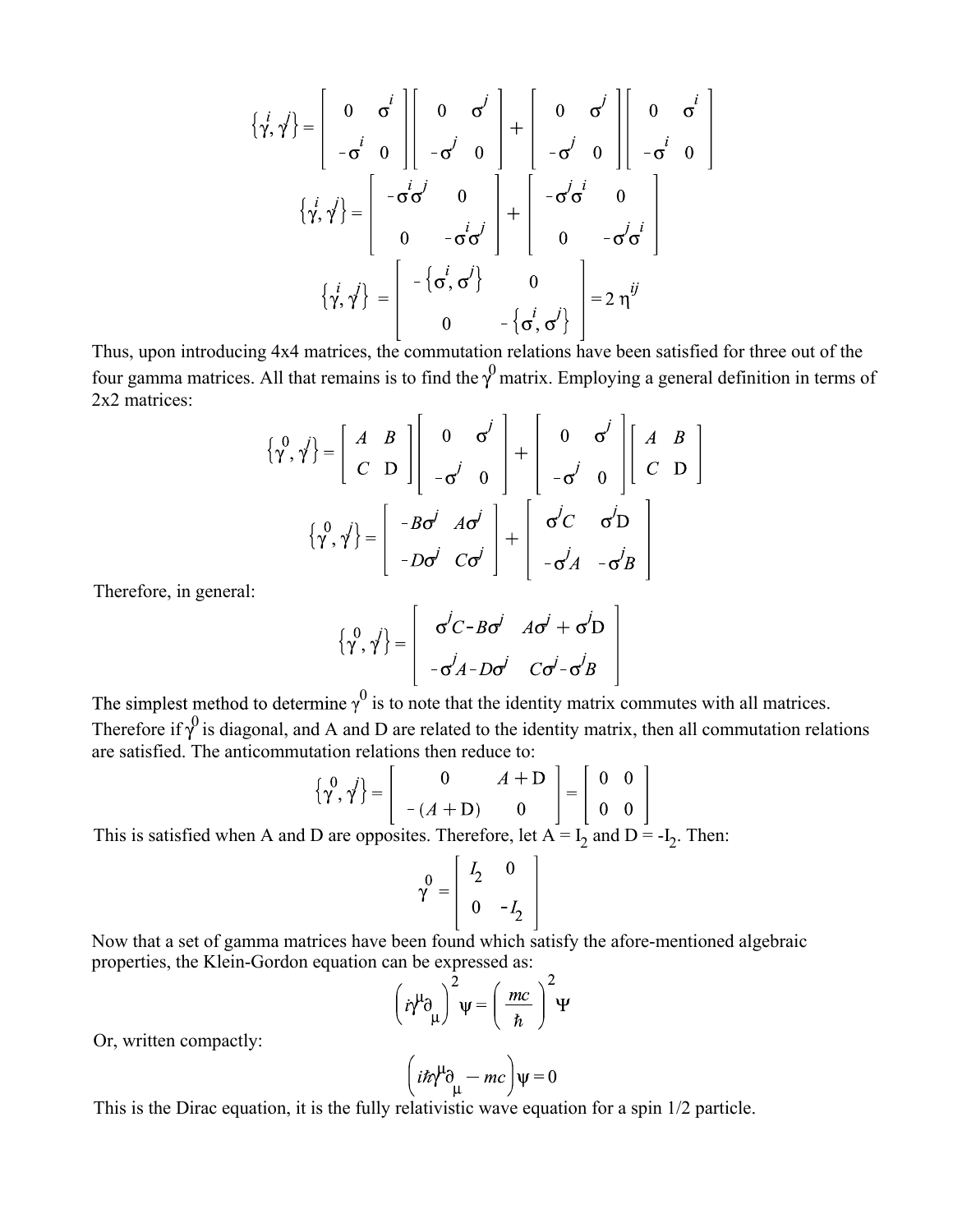### **The Emergence of Spin**

Note that with the introduction of the 4x4 gamma matrices, the wavefunction can no longer be viewed as a scalar function, but rather as a bispinor, i.e., a 4-component vector. The spinor can be partitioned into two spinors (two-component vectors)  $\psi_+$  and  $\psi_-$  such that:

$$
\psi = \begin{bmatrix} \Psi_+ \\ \Psi_- \end{bmatrix}
$$

Then the Dirac equation may be rewritten as:

$$
\left[\begin{bmatrix} E & -c\boldsymbol{\sigma}\cdot\boldsymbol{p} \\ c\boldsymbol{\sigma}\cdot\boldsymbol{p} & -E \end{bmatrix} - \begin{bmatrix} mc^2 & 0 \\ 0 & mc^2 \end{bmatrix}\right] \begin{bmatrix} \Psi_+ \\ \Psi_- \end{bmatrix} = 0
$$

The  $\psi$  then constitute negative-energy solutions to the Dirac equation. Dirac proposed the concept of a sea of electrons all occupying the negative energy spectrum, however in modern quantum field theory these negative energy solutions are recognized as antimatter. The question still remains as to what the remaining two components are for the positive and negative energy components of the wavefunction. Recall that the wavefunction of a particle possesses an extra spin degree of freedom. To relate this to

$$
E \approx mc^2
$$

The Dirac equation produces two separate equations:

spin, working in the nonrelativistic limit, where:

$$
E\psi_{+} - c\sigma \cdot p\psi_{-} - mc^{2}\psi_{+} = 0
$$

$$
-E\psi_{-} + c\sigma \cdot p\psi_{+} - mc^{2}\psi_{-} = 0
$$

Rearranging the second:

$$
E\psi_{-} + mc^2 \psi_{-} = c\boldsymbol{\sigma} \cdot \boldsymbol{p} \psi_{+}
$$

Solving:

$$
\Psi_{-} = \frac{c\sigma \cdot p}{E + mc^2} \Psi_{+} \approx \frac{\sigma \cdot p}{2mc} \Psi_{+}
$$

Substituting into the first equation produces:

$$
E\psi_{+} - \sigma \cdot p \frac{\sigma \cdot p}{2m} \psi_{+} - mc^2 \psi_{+} = 0
$$

Finally, utilizing the idempotency of the Pauli matrices:

$$
E\Psi_{+} - \frac{p^2}{2m}\Psi_{+} - mc^2\Psi_{+} = 0
$$

Or, upon rearranging:

$$
(E-mc^2)\Psi_+ = \frac{p^2}{2m}\Psi_+
$$

The nonrelativistic limit returns the Schrodinger equation, but the wavefunction is still a two vector. Note that in the free particle Hamiltonian as derived above, the Schrodinger equation is identical for each component. In the presence of a magnetic field, this is not the case, as the Dirac equation becomes, via minimal coupling:

$$
\left(\left[\begin{array}{cc} E & -c\boldsymbol{\sigma}\cdot(\boldsymbol{p}-e\boldsymbol{A}) \\ c\boldsymbol{\sigma}\cdot(\boldsymbol{p}-e\boldsymbol{A}) & -E \end{array}\right] - \left[\begin{array}{cc} mc^2 & 0 \\ 0 & mc^2 \end{array}\right]\right)\left[\begin{array}{c} \Psi_+ \\ \Psi_- \end{array}\right] = 0
$$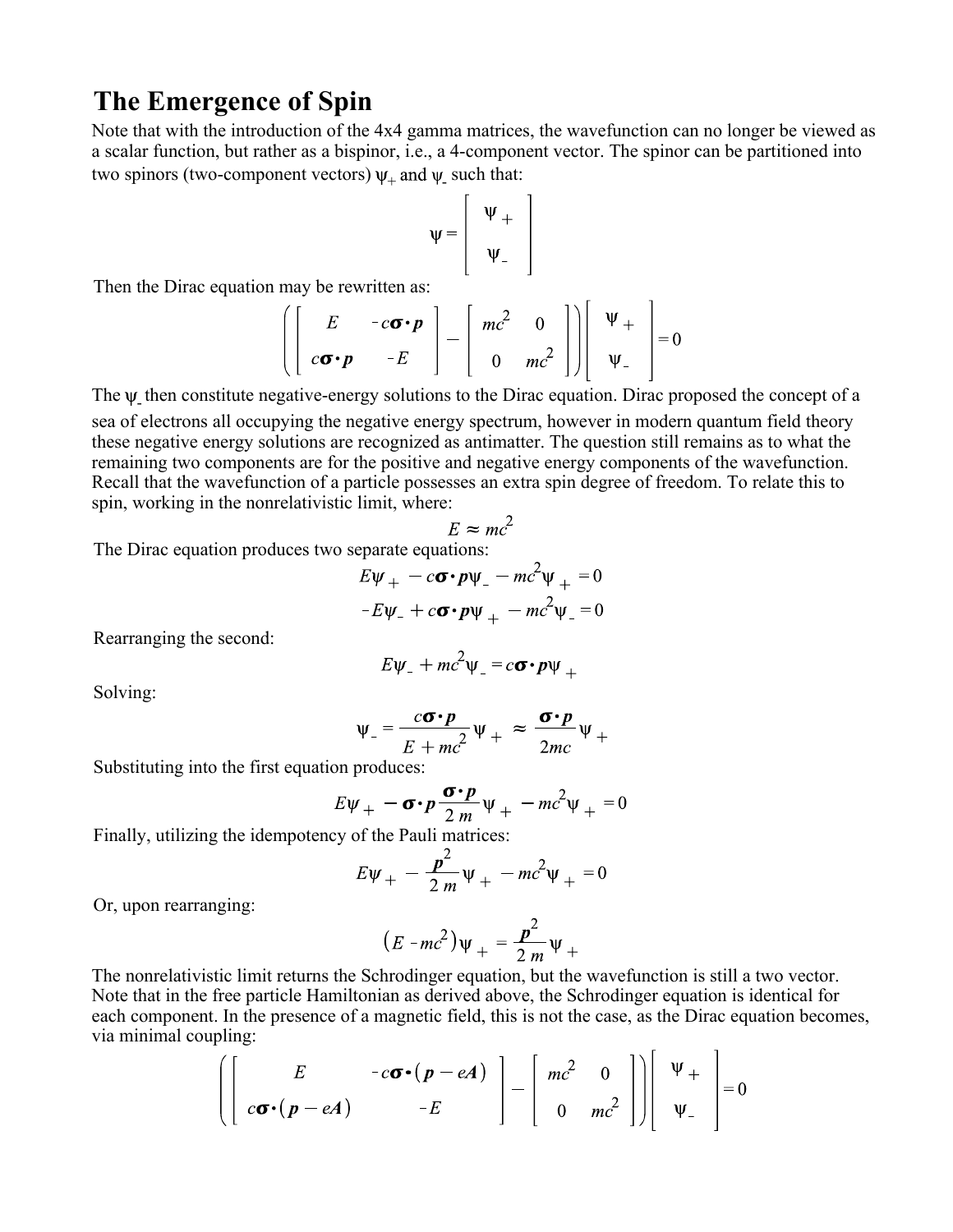and the nonrelativistic limit produces:

$$
(E - mc^2)\psi_+ = \frac{(\boldsymbol{\sigma} \cdot (\boldsymbol{p} - e\boldsymbol{A}))^2}{2m}\psi_+
$$

Evidently, the particle's spin couples to the external magnetic field, and the "vector" relativistic effect emerges. This is now the Pauli equation, which introduced spin to the Schrodinger equation in an *ad hoc* fashion. The union of special relativity with quantum mechanics via the Dirac equation implies then antimatter, spin, and the Zeeman effect, and remains one of the greatest achievements of theoretical physics.

## **Applications**

#### **Perturbation Theory**

Relativistic corrections to quantum systems will now be approached via perturbation theory. Working with the complete Dirac equation for the electron:

$$
E\Psi_{+} - \sigma \cdot p \frac{c^2 \sigma \cdot p}{E + mc^2} \Psi_{+} - mc^2 \Psi_{+} = 0
$$

Then applying the nonrelativistic limit:

$$
E\Psi_{+} - \frac{p^2}{(1+\gamma)m}\Psi_{+} - mc^2\Psi_{+} = 0
$$

Rearranging and applying a Taylor series expansion:

$$
E\Psi_{+} - mc^{2}\Psi_{+} = \frac{p^{2}}{(1+\gamma)m}\Psi_{+} \approx \frac{p^{2}}{2m}\Psi_{+} - \frac{1}{8}\left(\frac{p^{4}}{m^{3}c^{2}}\right)\Psi_{+}
$$

Now consider the Hydrogen atom:

$$
E\psi_{+} - mc^{2}\psi_{+} = \frac{p^{2}}{2m}\psi_{+} - \frac{1}{8}\left(\frac{p^{4}}{m^{3}c^{2}}\right)\psi_{+} - \frac{1}{4\pi\epsilon_{0}r}\psi_{+}
$$

The mc<sup>2</sup> term is just a constant. Therefore by shifting the energy by mc<sup>2</sup> term produces the Schrodinger equation for the hydrogen atom with an additional perturbation.

$$
H_{Hyd}\Psi - \frac{1}{8} \left( \frac{p^4}{m^3 c^2} \right) \Psi_+ = E \Psi
$$

Applying perturbation theory:

$$
E_{rel} = \int \Psi^* H_{rel} \Psi \, dV = -\frac{1}{8m^3 c^2} \left\langle p^4 \right\rangle
$$

By re-expressing the perturbation as:

$$
\langle p^4 \rangle = \langle p^2 p^2 \rangle = 2m \langle (E - V)^2 \rangle
$$
  
|\dot{z} \rangle = virial theorem:

The answer can be expressed via the virial theorem:

$$
E_{rel} = -\frac{E_n^2}{2mc^2} \left( \frac{4n}{l + \frac{1}{2}} - 3 \right)
$$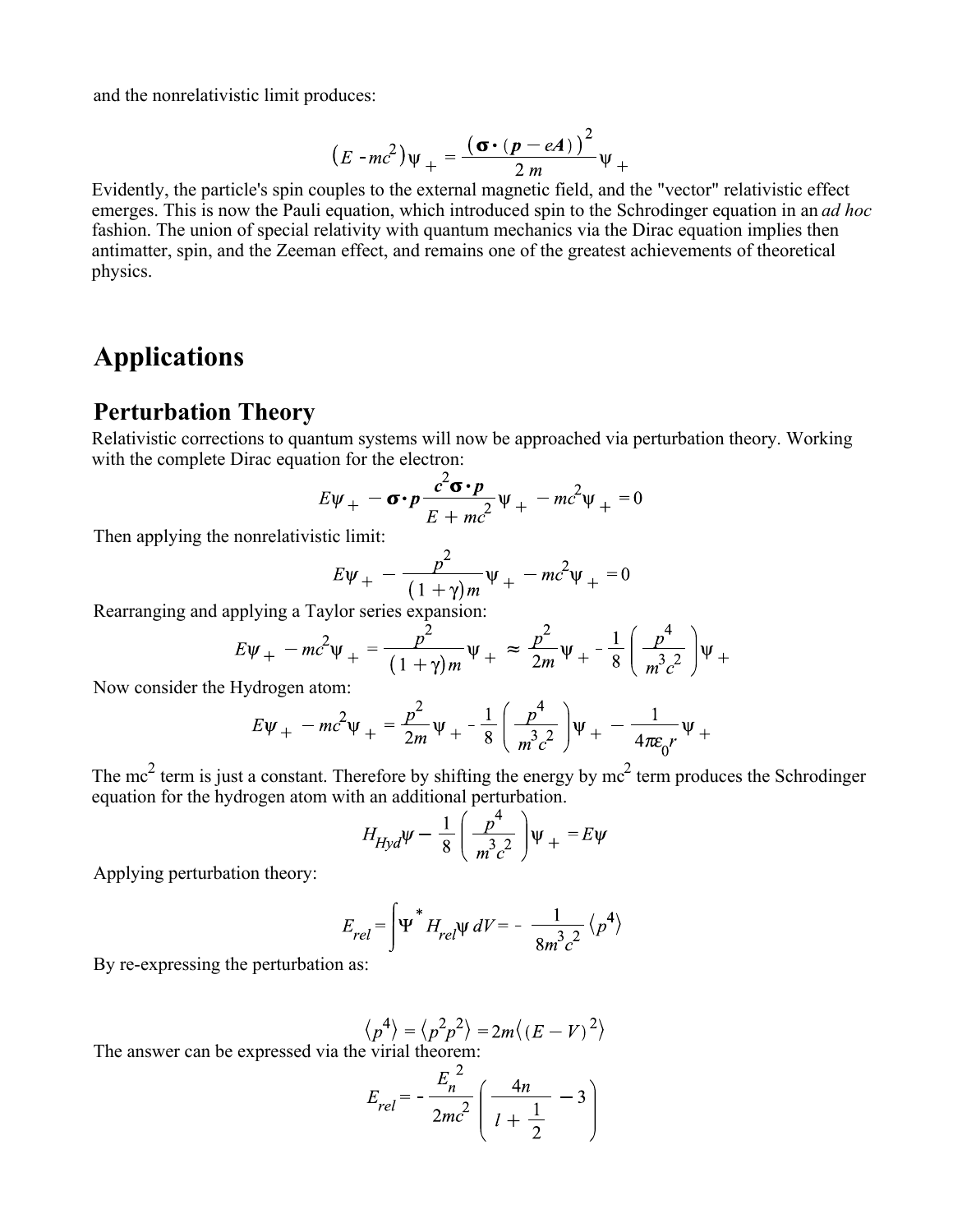where  $E_n$  are the energy states of the hydrogen atom:

$$
E_n = -\frac{m}{2\hbar^2} \left(\frac{Ze^2}{4\pi\varepsilon_0}\right)^2 \frac{1}{n^2}
$$

Therefore relativistic effects due solely to the speed of the electron scale roughly with the square of the nuclear charge. Thus it is expected that relativistic effects become more relevant traversing down the periodic table. The "scalar" relativistic effect emerges then from the higher nuclear charge contracting inner shell orbitals.

### **Copper: An Example**

Relativistic effects have a tendency to shrink equilibrium bond lengths. Take as an example, the Cu-Cu bond. The Cu-Cu molecule has an experimentally observed bond length of 222 picometers, which disagrees significantly with that calculated via non-relativistic HF.<sup>[5]</sup> The non-relativistic equilibrium bond length can be calculated by varying the spatial distance between two Copper atoms and calculating the energy. Using a set of bond distances from the roots of the sixth-order Chebyshev polynomial: > with(QuantumChemistry);<br>[AOLabels, ActiveSpaceCI, ActiveSpaceSCF, AtomicData, BondAngles, BondDistances, **(4.2.1)** Charges, ChargesPlot, CorrelationEnergy, CoupledCluster, DensityFunctional, DensityPlot3D, Dipole, DipolePlot, Energy, FullCI, GeometryOptimization, HartreeFock, Interactive, Isotopes, MOCoefficients, MODiagram, MOEnergies, MOIntegrals, MOOccupations, MOOccupationsPlot, MOSymmetries, MP2, MolecularData, MolecularGeometry, NuclearEnergy, NuclearGradient, Parametric2RDM, PlotMolecule, Populations, RDM1, RDM2, ReadXYZ, SaveXYZ, SearchBasisSets, SearchFunctionals, SkeletalStructure, Thermodynamics, Variational2RDM, VibrationalModeAnimation, VibrationalModes, Video]

> bond distances  $:= map(x \rightarrow x/10 + 2.35, [fsolve(expand(ChebyshevT(6, x)))]);$ bond distances  $:=$  [2.25340742, 2.27928932, 2.32411810, 2.37588190, 2.42071068, **(4.2.2)** 2.44659258]

Varying the bond distance around roughly around the equilibrium bond length

> molecules :=  $[seq([["Cu", 0, 0, 0], ["Cu", 0, 0, R]], R$  in bond\_distances) ];<br>molecules :=  $[[["Cu", 0, 0, 0], ["Cu", 0, 0, 2.25340742]], [[["Cu", 0, 0, 0], ["Cu", 0, 0,$ **(4.2.3)** 2.27928932]], [["Cu", 0, 0, 0], ["Cu", 0, 0, 2.32411810]], [["Cu", 0, 0, 0], ["Cu", 0, 0, 2.37588190]], [["Cu", 0, 0, 0], ["Cu", 0, 0, 2.42071068]], [["Cu", 0, 0, 0], ["Cu", 0, 0, 2.44659258]]]

Calculating the energies for each geometry:

- > energies  $:=$  [seq(Energy(molecule, method = HartreeFock, basis = "cc-pVDZ"), molecule in *molecules*)  $\vdots$
- energies :=  $[-3277.93836385, -3277.93934052, -3277.94061085, -3277.94150580,$ **(4.2.4)**  $-3277.94186439, -3277.94191997$
- Using polynomial interpolation to generate a polynomial in terms of the bond distance *R*
- $>$  *pes*  $:=$  *interp*(*bond distances, energies, R*);

 $pes := -0.10406127 R^5 + 1.34755941 R^4 - 7.04841872 R^3 + 18.64948298 R^2 - 24.98061971 R$  (4.2.5)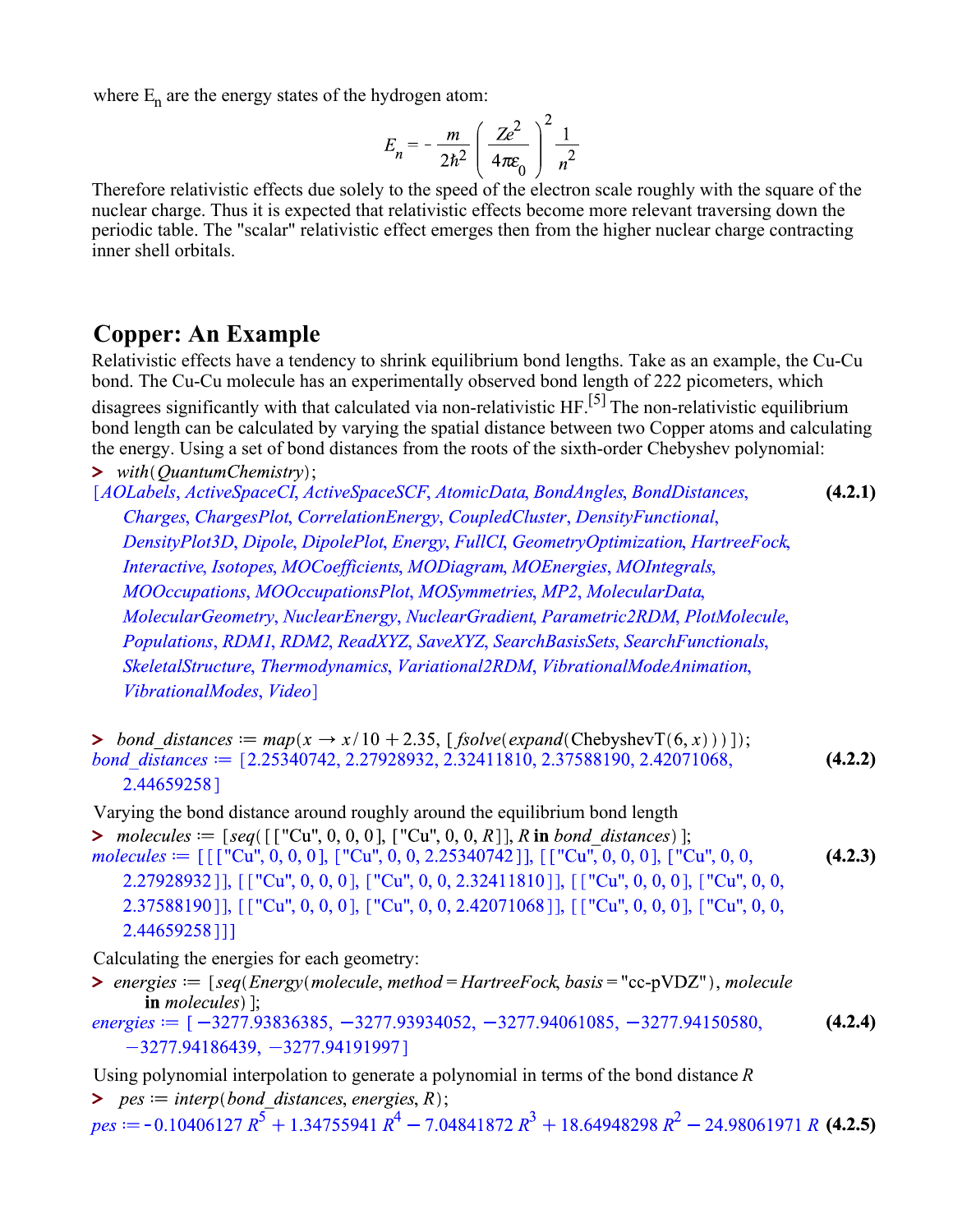$-3264.39471599$ 

Plotting the potential energy curve

 $\triangleright$  plot(pes(R),  $R = 2.25$ ..2.6, axes = boxed, labels = ['R(Angstroms)','E(Hartrees)'], color = red, thickness =  $3$  :



The minimum will occur where the derivative is zero with respect to the bond distance, therefore:

> eq := diff (pes, R) = 0;<br>
eq := -0.52030637  $R^4$  + 5.39023766  $R^3$  - 21.14525615  $R^2$  + 37.29896596 R - 24.98061971 **(4.2.6)**  $= 0$ 

**>**  $R$  eq := fsolve(eq,  $R = 2.3$ ...2.5); Solving the resulting equation yields the equilibrium bond length

$$
R_{eq} := 2.44784626 \tag{4.2.7}
$$

Therefore the equilibrium bond length according to HF calculations with a cc-pVDZ basis set is 245 picometers. In a study of the relativistic contribution to the bond length of Cu-Cu, Hartree-Fock theory using a primitive Gaussian basis set incorporating 14s9p5d basis elements, it was predicted that the Cu-Cu bond length would have a minimum at approximately 242 picometers. While the overestimated bond length can be attributed to inadequate evaluation of electron correlation, incorporating relativistic effects with the same method and basis set significantly decreased the bond length. Specifically, via the introduction of relativistic terms to the Hamiltonian, the Cu-Cu bond length was shortened to 237 picometers.

## **Discussion**

#### **Modern Research**

Currently, there exist multiple approaches to incorporating relativistic effects in quantum chemistry programs. One example is to introduce a new Hamiltonian apart from the Schrodinger Hamiltonian, referred to as the two-component approach. Similarly, single and multi-configurational Dirac-Fock methods exist, which take into account the entire four-component spinor. Lastly, pseudopotentials are widely used to incorporate relativistic effects.